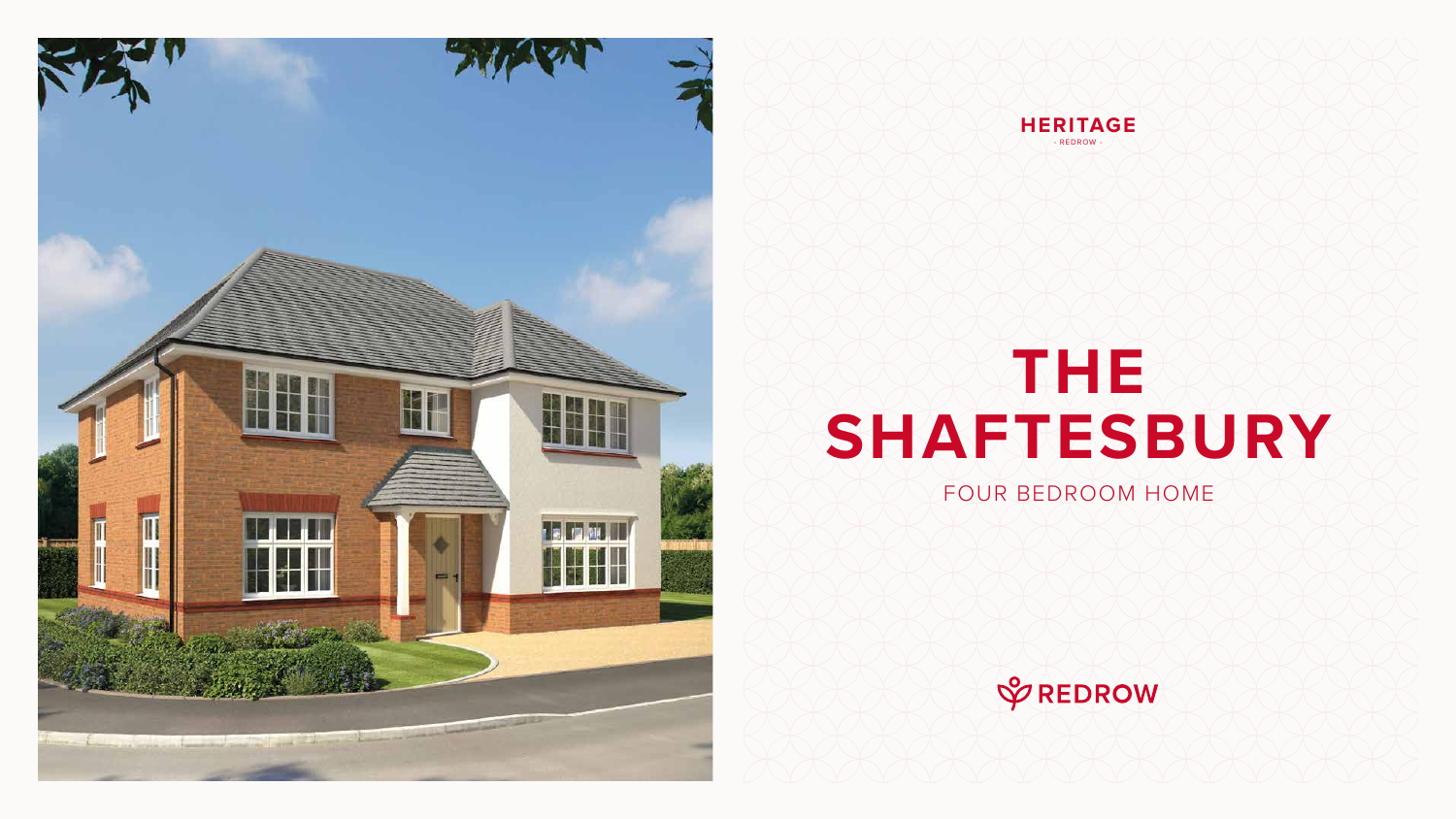## THE SHAFTESBURY **GROUND FLOOR**





- Dimensions start
- **ST** Storage cupboard
- **WM** Washing machine space
- **DW** Dish washer space





#### **KEY**

- **SOLUTE:**
- **OV** Oven
- **FF** Fridge/freezer
- **TD** Tumble dryer space